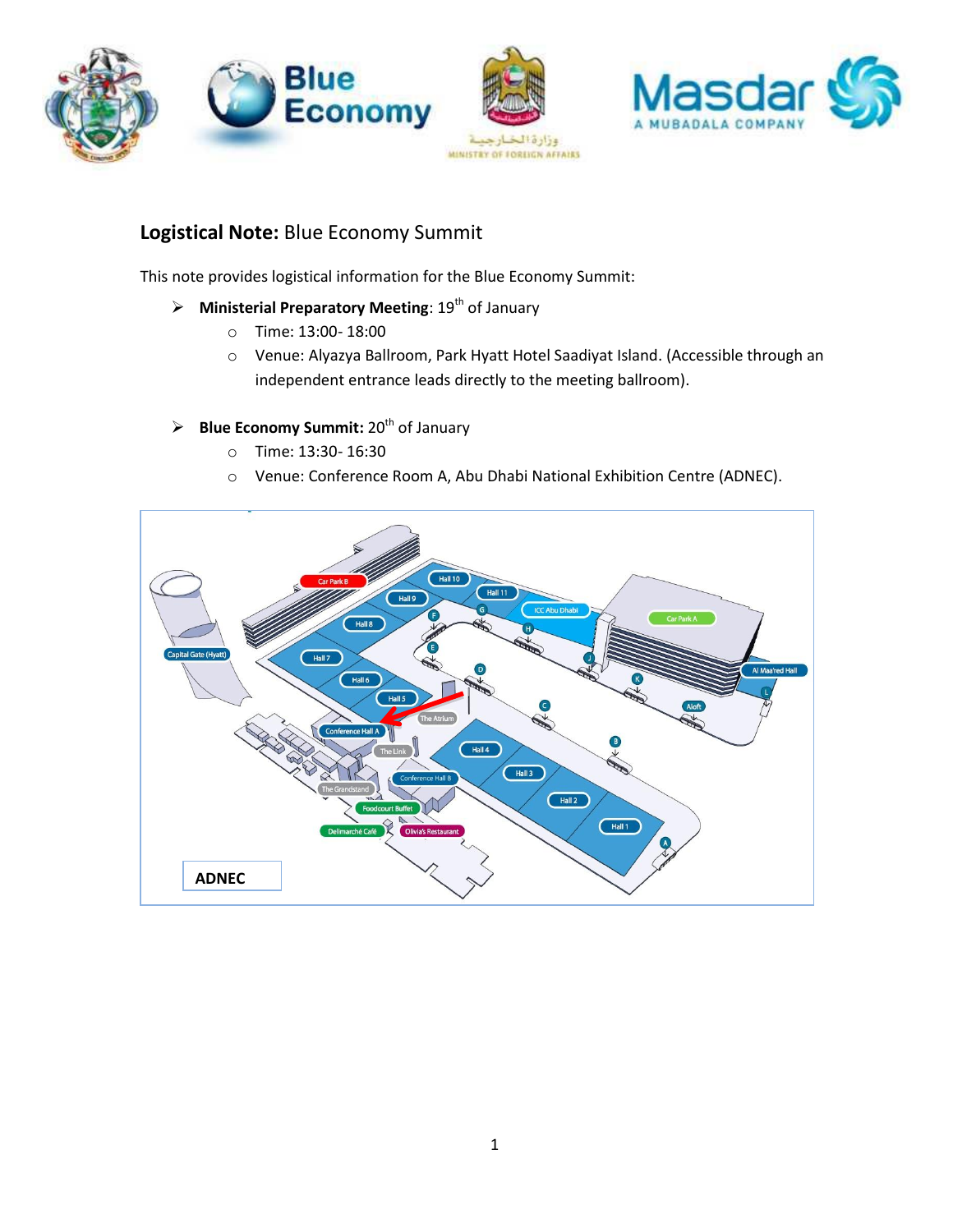



#### **Registration and badges**

- o All delegates are kindly requested to register through either IRENA or Blue Economy Summit link, in order to ensure that they have access to all events of Abu Dhabi Sustainability Week.The badge is valid for the week and is a recognized form of entrance ID for ADNEC.
- o Delegates who registered through IRENA can collect their badges on 14-16 January 2014 from 10 am - 2 pm at the IRENA offices:

20th floor IRENA Office Building, CI Tower 32nd Street, Khalidiya, Abu Dhabi View location map: http://goo.gl/rkCkK9

On 18-19 January 2014, badges can be collected from 8 am - 6 pm at the registration desk in the ballroom foyer of the venue, St. Regis Hotel Hotel, Saadiyaat Island, Abu Dhabi.Mr. SinaTabrizi at IRENA [\(stabrizi@irena.org\)](mailto:stabrizi@irena.org) is the focal point for IRENA delegation registration.

- o Delegates who registered through Blue Economy Summit link can collect their badges from ADNEC Hall 12. Ms. Karen Tiosan [\(Karen.tiosan@reedexpo.ae\)](mailto:Karen.tiosan@reedexpo.ae) is the focal point for BE registration
- $\circ$  Embassy representatives can pick up the badges for their respective countries provided they show a valid ID and list of participants.

### **Refreshments and Lunch**

- $\circ$  On the 19<sup>th</sup>, refreshments will be provided next to the ballroom at the Park Hyatt hotel.
- $\circ$  On the 20<sup>th</sup>, lunch will be provided in the Private Dining Area in Hall 11 (ADNEC), with access provided by each delegate's badge.